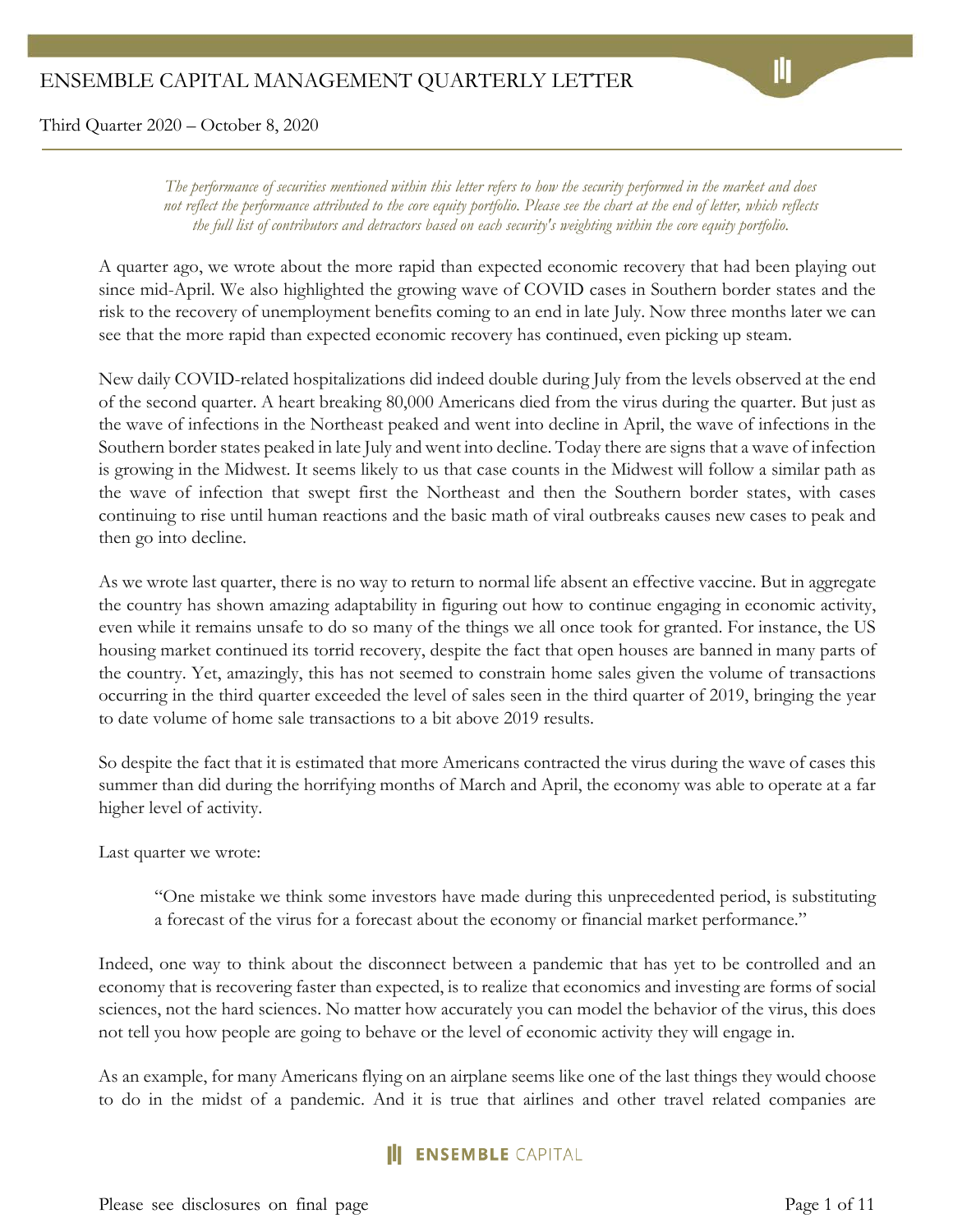experiencing much slower economic recoveries. Yet, by the end of September, an average of about 700,000 people were flying on a commercial flight in the US every day. While this is about a third of the volume of airline passengers who traveled last year, it also means that in the midst of a pandemic one out of every three potential airline passengers chose to fly anyway.

The study of epidemiology will not provide an accurate forecast of economic activity during a pandemic. It turns out that sociology and psychology play a huge role as well. This is of course what makes economic and financial markets so difficult to forecast. While the hard sciences offer the potential to make highly accurate forecasts if you have the right data, the economy and financial markets are made up of people whose behavior is not guided by logical algorithms. Or as famed physicist Richard Feynman once said, "imagine how much harder physics would be if electrons had feelings."

So, our view on the virus and its impact on the economy is relatively similar to our views a quarter ago. We believe widespread distribution of an effective vaccine is likely to occur next year. That until that occurs, we will see the virus continuing to circulate in the US and other major global economic centers. Waves of outbreaks are likely to continue, with a Midwest wave appearing to be growing now and a major second wave of cases clearly building in Europe. But we also think that while a full recovery of the economy will not occur until after a vaccine is broadly administered, humanity will continue to innovate, adapt, and engage in increasing levels of economic activity.

One key driver of economic activity has been the fiscal stimulus that was approved on a bipartisan basis at the beginning of the pandemic. Last quarter, we indicated that we thought the expiration of the enhanced unemployment benefits at the end of July would lead to a material slowdown in consumer spending in the following months. But we seem to have be wrong in this assessment. There has been little in the way of signs of a slowdown in consumer spending since the enhanced benefits expired, despite the fact that many millions of Americans had their income slashed by as much as 75% and are now living on a couple hundred dollars a week from the standard unemployment benefits that remain ongoing.

It is not clear to us why a spending slowdown has not materialized. It may be the fiscal stimulus pumped up the amount of savings these households had on hand and they've been spending down those savings over the last two months. If that's the case, the savings would be running out very soon and a slowdown may still materialize. Indeed, senior members of the Federal Reserve have been giving multiple speeches saying that it is critical that Congress pass more stimulus. While it seemed likely at the end of the quarter that any sort of new stimulus deal was dead until after the election, as this letter was going to press, there was rising hope that a deal might get done. The GOP's official position has been that they want to pass a \$1 trillion stimulus bill, while the president has endorsed the bipartisan Problem Solvers Caucus's \$1.5 trillion bill and the Democrats are advocating for a \$2.4 trillion bill, although these positions were all shifting quickly as the fourth quarter began.

# **ENSEMBLE** CAPITAL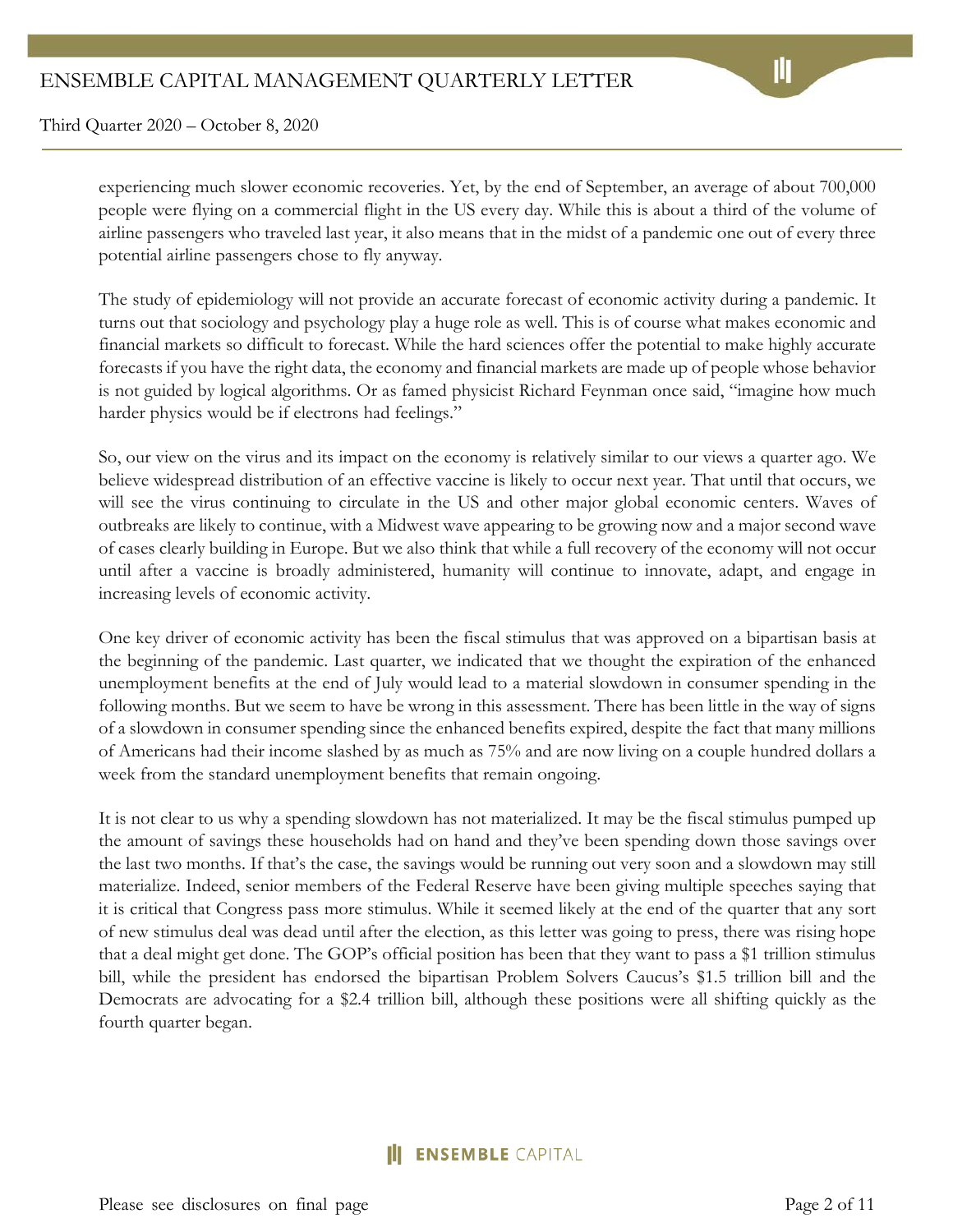Even the GOP's \$1 trillion bill would represent a similar amount of stimulus spending as was done during the entire financial crisis in 2008-2009. So, with all parties at the table wanting some sort of massive stimulus bill, we do think that one will eventually pass with only the timing being uncertain.

The timing and character of that bill (or series of bills) will be largely shaped by the outcome of the election in November. We believe that in general, investors should ignore politics when it comes to making investment decisions. Certainly, individual government policies can and do impact the financial opportunities of individual companies. But history shows clearly that who sits in the White House or controls Congress has never been a major driver of economic growth or market returns.

In 2008 and 2012, investors with conservative political views were horrified by the election of Barack Obama, but if they let their political views cause them to have a very negative investment outlook, they missed out on massive gains. Similarly, investors with liberal political views who were shocked and worried by the election of Donald Trump in 2016 missed out on massive gains if they let these views dictate how they managed their portfolio.

One thing to keep in mind is that the stock market is not a mechanism for passing judgement on everything that happens in the world. Instead, the market is simply a way for investors to trade ownership of various companies whose value is primarily a function of how much those companies will earn in the future.

Whether Donald Trump or Joe Biden is president has almost no influence on how many people will subscribe to Netflix, or how many home loans First Republic will make, or how many ads Google users will click on. Yes, corporate tax rates could be different, or the level of stimulus could be different. And yes, very dramatic things that are highly relevant to all of us as citizens could be quite different depending on the outcome of the election. But the level of economic activity and the fortunes of individual companies is simply not heavily influenced by government actions.

All that being said, it would be disingenuous of us not to acknowledge that to many people, including us, this feels like an election of unprecedented importance. Our point is just that this importance is much more about how we as a society decide to conduct ourselves as a collection of 330 million citizens seeking to build a common community, then it is about how much money Booking Holdings or Mastercard or Home Depot will generate for shareholders in the decade ahead.

We also know that large, unprecedented events cause unprecedented reactions. Back in March, it was viewed as conventional wisdom that we were on the verge of a depression and that companies of all types and sizes would be under enormous pressures. But instead what has happened is the unprecedented event of the pandemic led to many unexpected outcomes, with a surprising number of large companies actually seeing their earnings enhanced by the pandemic.

Case in point: Home Depot came into 2020 with a Wall Street consensus that they would grow their revenue by about 4% for the year. By early April, the consensus was that the company would see revenue decline as

# **II ENSEMBLE** CAPITAL

Please see disclosures on final page Page 3 of 11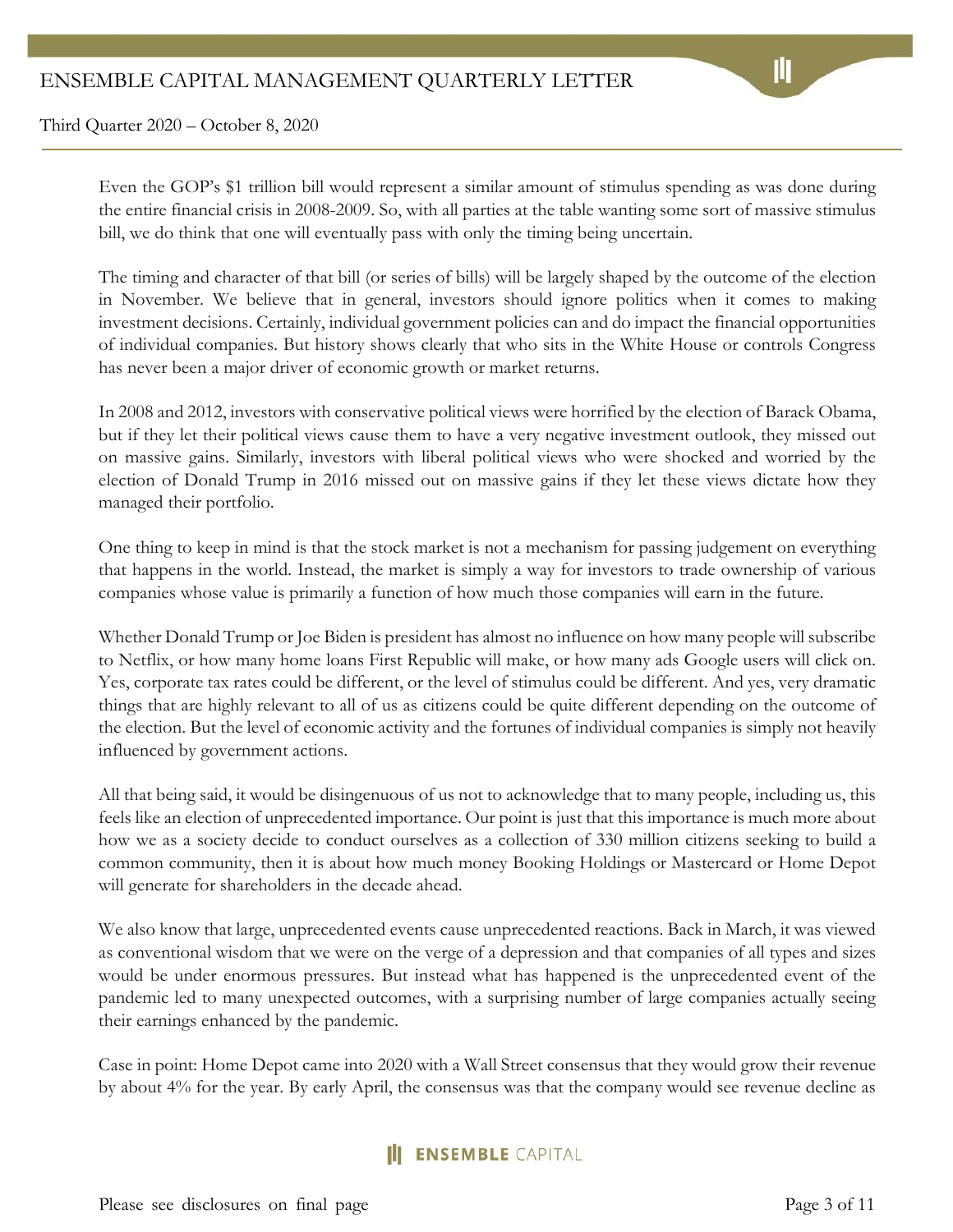the pandemic roiled the economy. But this downward revision wasn't just an overreaction, it got the direction of change wrong. Today, with the benefit of seeing how American homeowners reacted to the pandemic by splurging on home improvement projects, the consensus expects 2020 to see the fastest revenue growth for Home Depot since the turn of the century when the company was less than half the size it is today and a housing boom was just getting started.

So while we will be up late on election night like the rest of the country and we fully recognize the stark choice that has been laid out for American voters, we also intend to stick to our discipline of finding competitively advantaged companies with strong, long term growth prospects, that trade at a price that we believe will reward shareholders for sticking with them through good times and bad.

A bit later in this letter, we will be providing in depth comments about our investments in Chipotle Mexican Grill and Intuitive Surgical. But first we'll review some of the stocks in our portfolio that produced the most notable contribution to, or detraction from, our results.

During the quarter, all of our investments generated gains, some of the weakest gains, which dragged on our relative performance, were seen in our investments in Alphabet (ie Google), Broadridge Financial Solutions, and First Republic.

Google: After rallying by over 20% in July and August, Google's share price pulled back sharply in September during the market wide correction. We believe that Google's shares remain undervalued and that while the pandemic has hurt business performance in 2020, that the core value of Google Search, YouTube and their other properties such Google Maps has not been permanently impaired in any way and in fact the post-COVID world likely depends even more heavily on Google's digital tools.

Broadridge Financial Solutions: Broadridge was one of the few companies in our portfolio that back in early March we assessed as being more or less unaffected by the pandemic. No matter how bad the virus was, it would continue to be a requirement that all brokerage firms send their customers monthly statements and trade confirms, that bond trades continue to be processed, and that corporate proxy votes occur as scheduled. Broadridge is the "plumbing" on which many key parts of the financial market system depend. And indeed, the revenue and earnings generated in the fiscal year ending on June  $30<sup>th</sup>$  of this year was nearly the same as what was expected prior to the pandemic as are consensus expectations for the year ahead. The modest performance of the stock this past quarter appears to us to be nothing more than a bit of a pause for this relatively boring, but mission critical business.

First Republic: Despite the pandemic, First Republic has continued to see strong growth in new deposits and loans. Considered one of the best run banks in the country with one of the most conservative loan underwriting policies, the bank is facing minimal risk related to its loan book. But the extraordinary actions by the Federal Reserve has lowered the amount of money the company is able to generate from its client relationships by lower their "net interest margin". Despite this, the stock fully recovered back in June to prepandemic price levels, but declined again in the third quarter as the market began to doubt the Fed's commitment to spurring inflation and getting the economy back on a long term path of strong growth, hitting their inflation target, and seeing interest rates return to higher levels. Yet the uniqueness of First Republic vs its big bank peers is apparent when you note that on a year to date basis the stock is down just

#### **ENSEMBLE** CAPITAL

Please see disclosures on final page Page 4 of 11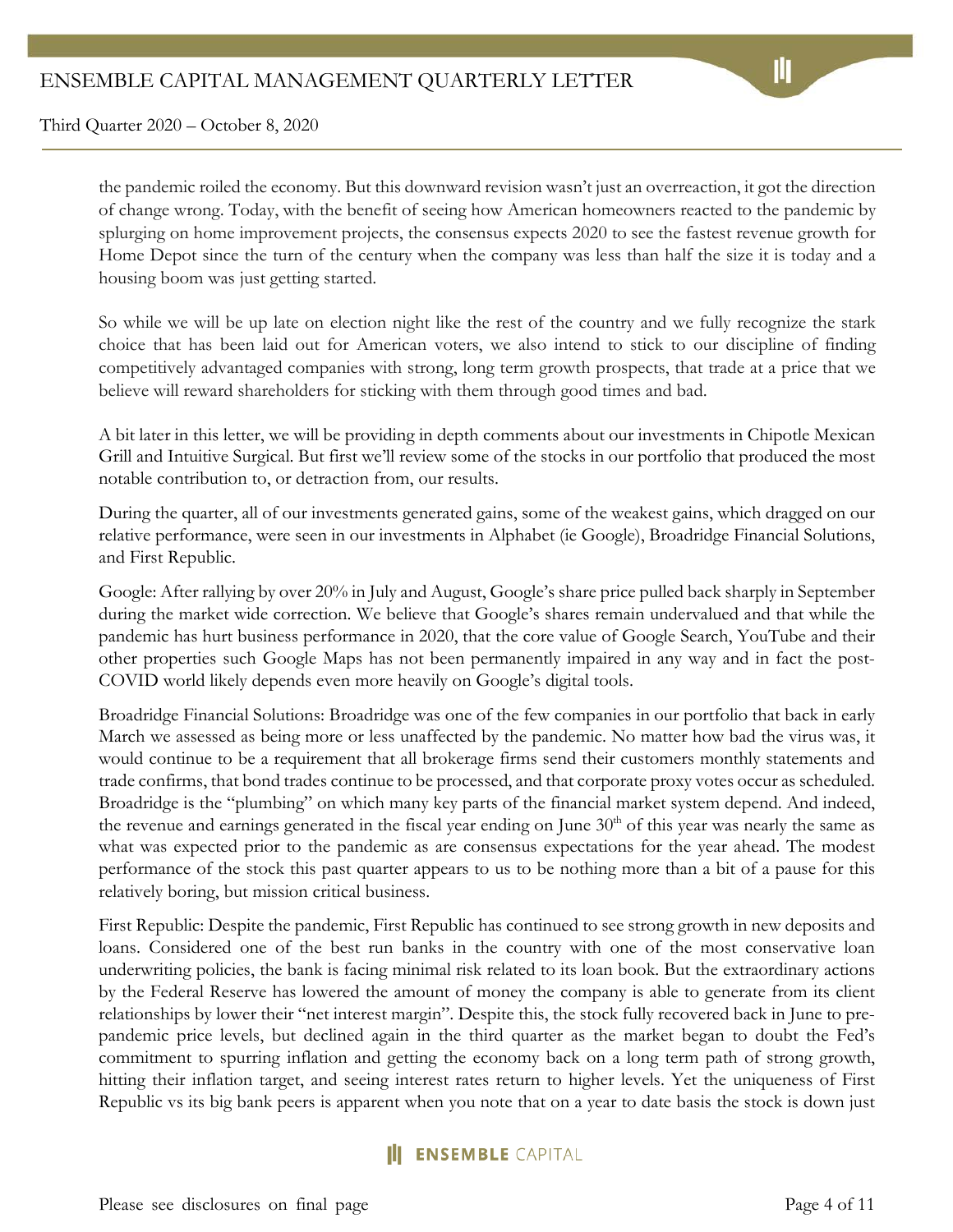7% while the KBW bank index, made up of banks such as JP Morgan, Bank of America, Wells Fargo as well as regional banks, is down 34%.

On the more positive side, we had standout performance from NVR, Intuitive Surgical, Chipotle Mexican Grill, and Nintendo.

NVR: A home builder that deploys an idiosyncratic strategy that avoids speculating on land prices and builds homes to order rather than putting up a development and then hoping they can sell all the houses, NVR is an extremely well-run company with a focus on building new homes in the Southeastern United States. We believe that the home building industry, scarred from the overbuilding mistakes they made during the housing bubble 15 years ago, have been very slow to build new homes in recent years. This low level of investment has now gone on too long and there is a shortage of homes available to buy in the US. With mortgage interest rates plummeting, and people being triggered to reconsider their housing situation due to the pandemic, orders for new homes have gone vertical causing NVR's stock to rally 25% during the quarter.

Nintendo: We initiated our position in Nintendo in April after having studied the company during much of 2019 and believing that the time spent by parents and their children playing video games during shelter in place would likely accelerate the mainstreaming of video games as a form of family entertainment, as opposed to being just games for children or intense, often violent, entertainment for young men. The company's Switch video game console is not new, yet demand is so strong that the company's main struggle has been trying to keep up with demand. The market recognizes the way that the pandemic is accelerating the mainstreaming of video games as family entertainment and sent the stock up 26% during the quarter.

# **Company Focus: Chipotle Mexican Grill (CMG) and Intuitive Surgical (IRSG)**

**Chipotle Mexican Grill**: In our first quarter letter, we introduced our investment thesis on Chipotle. To review, few restaurant concepts – even highly successful ones – break out of their local or regional market. Once restaurants hit a certain "escape velocity" to break free of the natural gravity of their local or regional market and obtain national scale, it is difficult to unseat them. Consider that most of the fast-food restaurants that lined Main Street America in the 1980s – McDonalds, Burger King, KFC – are still there today.

One thing we find remarkable about Chipotle is that it achieved national scale with fresh, responsibly sourced food. There are no freezers, microwaves, or can openers at Chipotle restaurants. The Humane Society of The United States awarded Chipotle an "A+" score on its Food Industry Scorecard, which measures animal welfare. It is hard to see how another fresh food focused, quick-serve restaurant might be able to match this scale – over 2,600 restaurants today – within a decade or more and with the same level of quality as Chipotle.

First, handling fresh food is not easy. Chipotle learned this lesson the hard way when they struggled with foodborne illness issues in some Chipotle restaurants in 2015 and 2016. Many restaurants would have been forced to shut down as a result of these mistakes, but Chipotle learned and improved their processes, and emerged stronger on the other side. Second, developing relationships with local meat and produce farmers takes time and farmers have limits on their supply. Chipotle is now a large and reliable enough buyer of fresh meat and produce that a small farmer would be crazy to cancel a Chipotle supply deal in favor of an upstart competitor. Finally, whether you order your regular burrito bowl at your local Chipotle, the one in Missoula, Montana, or Morgantown, West Virginia, you expect it to taste the same. Making freshly prepared food

# **III ENSEMBLE** CAPITAL

Please see disclosures on final page Page 5 of 11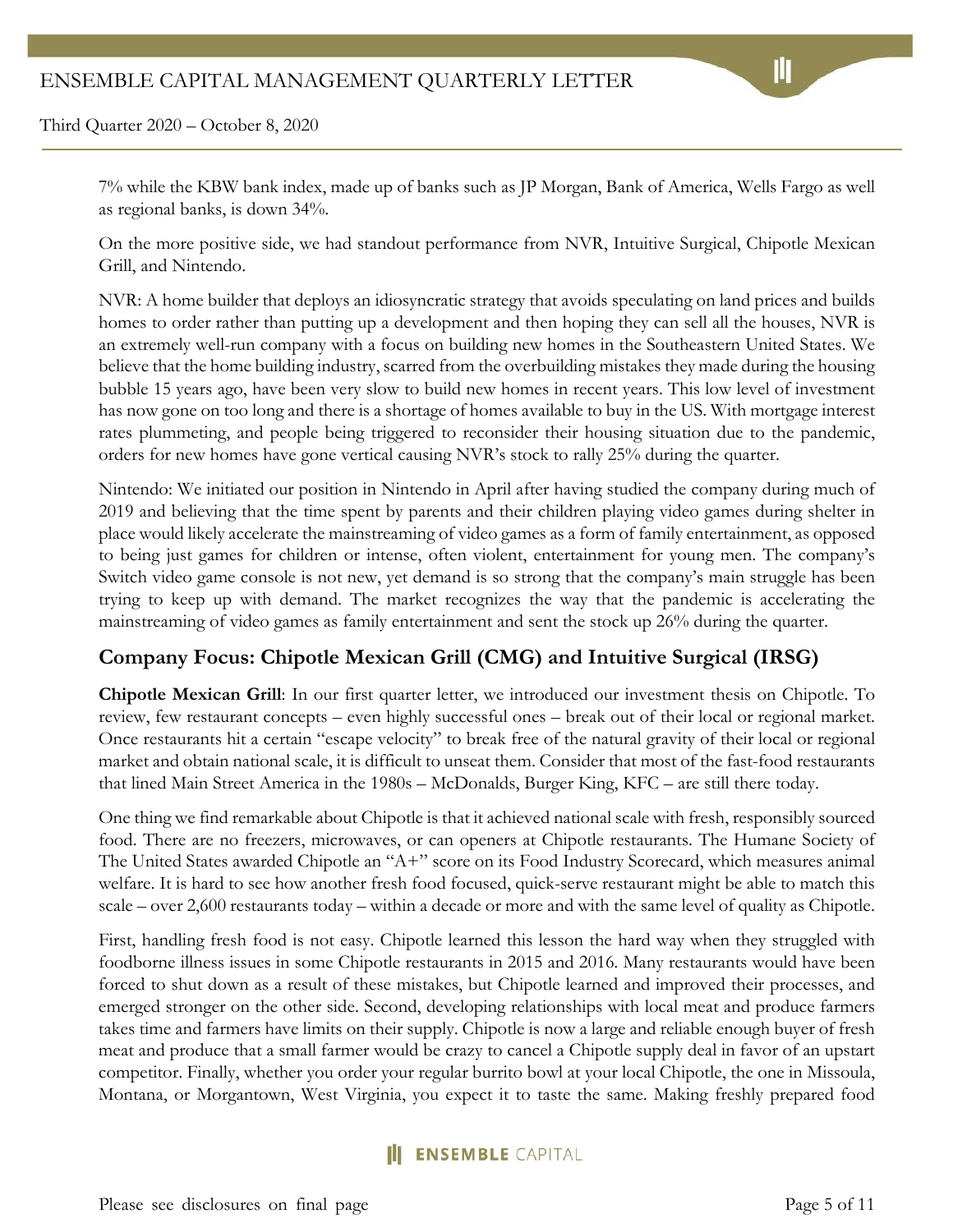nationally consistent is a massive obstacle and requires top-notch employee training and, more importantly, high rates of employee retention.

To this last point, Chipotle's CFO Jack Hartung recently noted at an investor conference that the biggest constraint to restaurant location growth, which they expect to accelerate in the coming years, is as much about staffing as it is real estate. Front-line restaurant worker turnover is notoriously high, averaging about 130%-150% per year across the industry, which makes consistency and quality harder to deliver. In response, Chipotle has stepped up its employee pay and benefits packages for front-line workers and especially its restaurant general managers who run day-to-day local operations. At a time when many restaurants are unfortunately struggling to stay open, Chipotle has the financial resources to make it a more attractive place to work for food service workers.

In recent months, we'v[e taken a closer look](https://intrinsicinvesting.com/2020/09/03/understanding-stakeholder-value-where-do-profits-come-from/) at how much stakeholder value our companies create. We believe companies that treat their stakeholders – customers, suppliers, employees, etc. – fairly will produce more sustainable shareholder value over time, all else equal. On the stakeholder value front, Chipotle is a shining star. We have recently seen more companies make reference to stakeholders in annual reports and press releases, but Chipotle has long been a mission-driven business and sets the standard for measuring stakeholder value. Since 2016, Chipotle has released a Sustainability Report in which it sets goals and measures its progress in categories like people, food & animals, and environment. In short, Chipotle "gets it." By making sure all its stakeholders see value in their relationship with the company, Chipotle increases its opportunities to innovate and execute better than a competitor that might be more indifferent to one or more stakeholder.

We often hear skeptics saying, "Chipotle is just an overvalued burrito shop." We do not believe this to be the case. You can't compare what Chipotle does with a taqueria or burrito shop. Two-thirds of orders placed at Chipotle are bowls – something you don't see offered at traditional taquerias. We've found it more helpful to think about Chipotle as freshly prepared, quickly served food with Central American flavoring. Not being constrained by any delivery medium like a burrito or taco allows Chipotle to be creative with their menu offerings. For example, Chipotle launched Lifestyle Bowls for customers who adhere to various nutritional disciplines, such as Keto, Paleo, Whole30, and high protein. The taqueria experience (which many people on the Ensemble team love!) is different from Chipotle's and we do not believe the customer occasions ("I'm in the mood for…") overlap much, if at all.

Finally, it is worth noting the success of Chipotle's loyalty program, which has tripled in membership count over the past year to 15 million at the end of the second quarter. For some perspective, Starbucks' best in class US loyalty program membership count is approximately 19 million. Not only does this speak to Chipotle's relevance with its customers but it provides the company with better data analytics around customer order patterns. Chipotle plans to offer more granular data around the impact of its loyalty program to sales and order activity, but if Starbucks' loyalty program provides an indication of what to expect, Chipotle loyalty members will visit its restaurants more frequently and spend more per order. The loyalty program connection also allows Chipotle to target offers to specific customers. For example, a customer who recently ordered for a group of four may be offered a free large order of guacamole and chips if they place another order for four. In other words, the loyalty connection can create a dining occasion that wouldn't have otherwise happened.

# **ENSEMBLE** CAPITAL

Please see disclosures on final page Page 6 of 11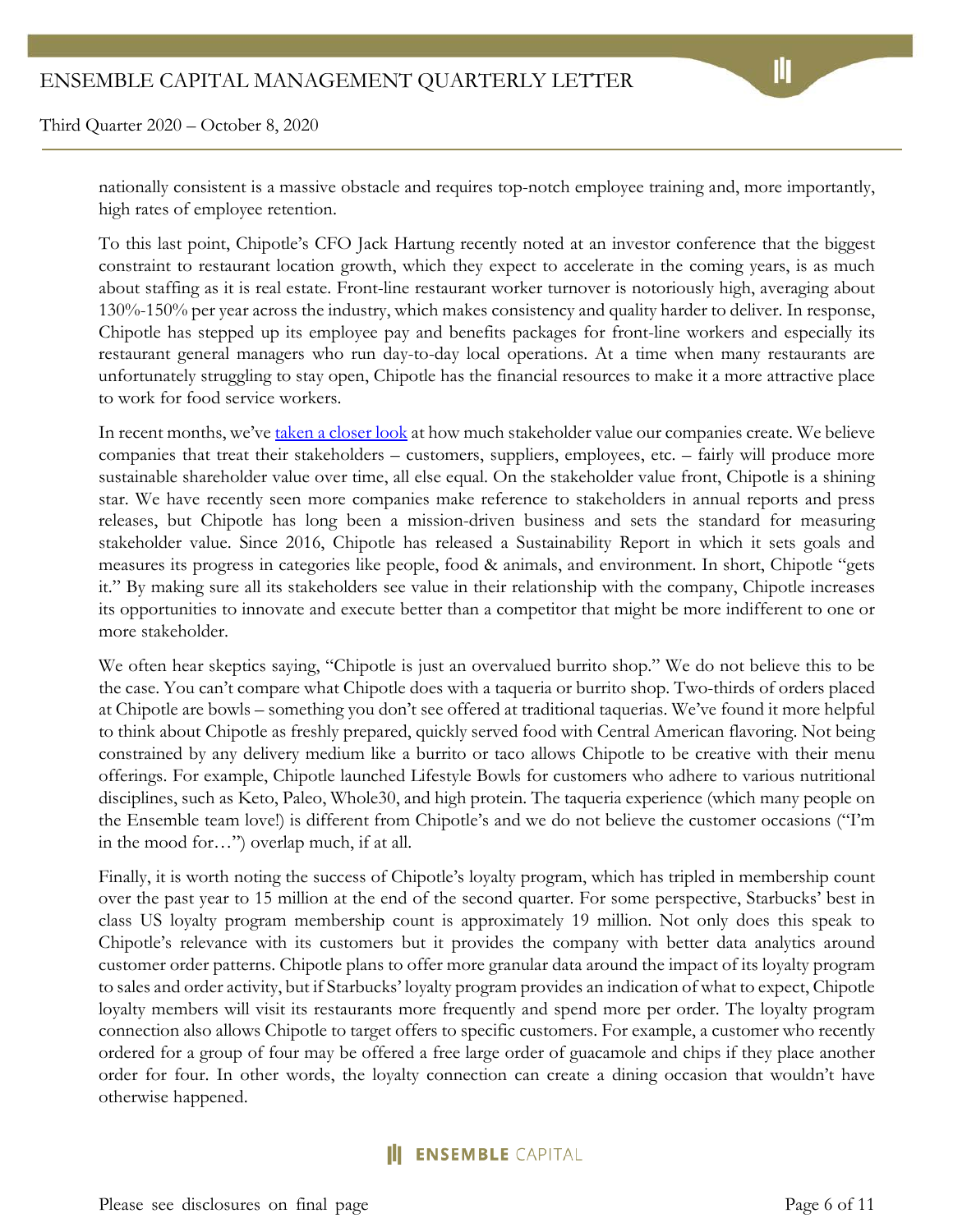So, while Chipotle may seem "expensive" on a near-term multiple of earnings, it has plenty of opportunities to grow into those expectations. In the US alone, Chipotle thinks it can more than double its current store count to over 6,000 locations. A longer-term opportunity is Europe and Asia where food with Central American flavorings is not as common as in the US. Chipotle has a few locations abroad but has not made a strong push there yet.

Few restaurants reside in our investible universe, but Chipotle checks off the three major categories: moat, management, and forecastability.

**Intuitive Surgical:** Intuitive designs and manufactures the da Vinci family of robotically assisted surgical systems used by surgeons to enable better precision and visualization than humanly possible using minimally invasive surgical procedures.

We describe this combination of person and machine as the "Bionic Surgeon" because of the phenomenal "superhuman" capabilities Intuitive's technologies bring to bear, enabling enhanced vision and more precise, tremor free articulation and navigation within the patient's body.

In the typical surgery we can picture a surgeon leaning over a patient and using a scalpel to first make an incision, then cutting across to create a 6" or longer opening to gain access to a targeted area of the patient's body.

This "open surgery" procedure literally exposes the patient to a host of risks that are normally protected against by the skin barrier and necessitates time for the person to heal and return to normal life. These include the risks and costs of infection, blood loss, extended length of hospital stays and readmission risk, recovery time and pain, as well as permanent scarring.

In contrast, minimally invasive surgery (MIS) is a surgical procedure that tries to minimize exposure by making small incisions into which a surgeon can insert tools while leaving the body much less exposed, reducing risk and recovery times. This is why surgeons will try to use MIS as often as they safely can as an alternative to open surgery.

MIS has been performed for a few decades now, using traditional laparoscopic tools. However along with patient benefits of MIS, these less articulated and less flexible tools also bring limitations to what the surgeon can do. As a result, adoption of traditional laparoscopic MIS has generally been limited to simpler procedure types.

With the da Vinci robotic surgical system, the system's cart with tools attached to the robotic arms hovers over the patient while the surgeon can manipulate them comfortably seated off to the side at the surgical console. There she is immersed in the magnified 3D high-definition imaging scope while very precisely manipulating the robotic arms and instruments of the robotic patient cart with her fingers, hands, and feet in an "intuitive" way – features enabled by the decades of technological development at Intuitive. Visualization also goes beyond just magnifying human vision to even increasing the range of vision using wavelengths beyond visible light, helping to contrast among structures using its Firefly technology.

# **II ENSEMBLE** CAPITAL

Please see disclosures on final page Page 7 of 11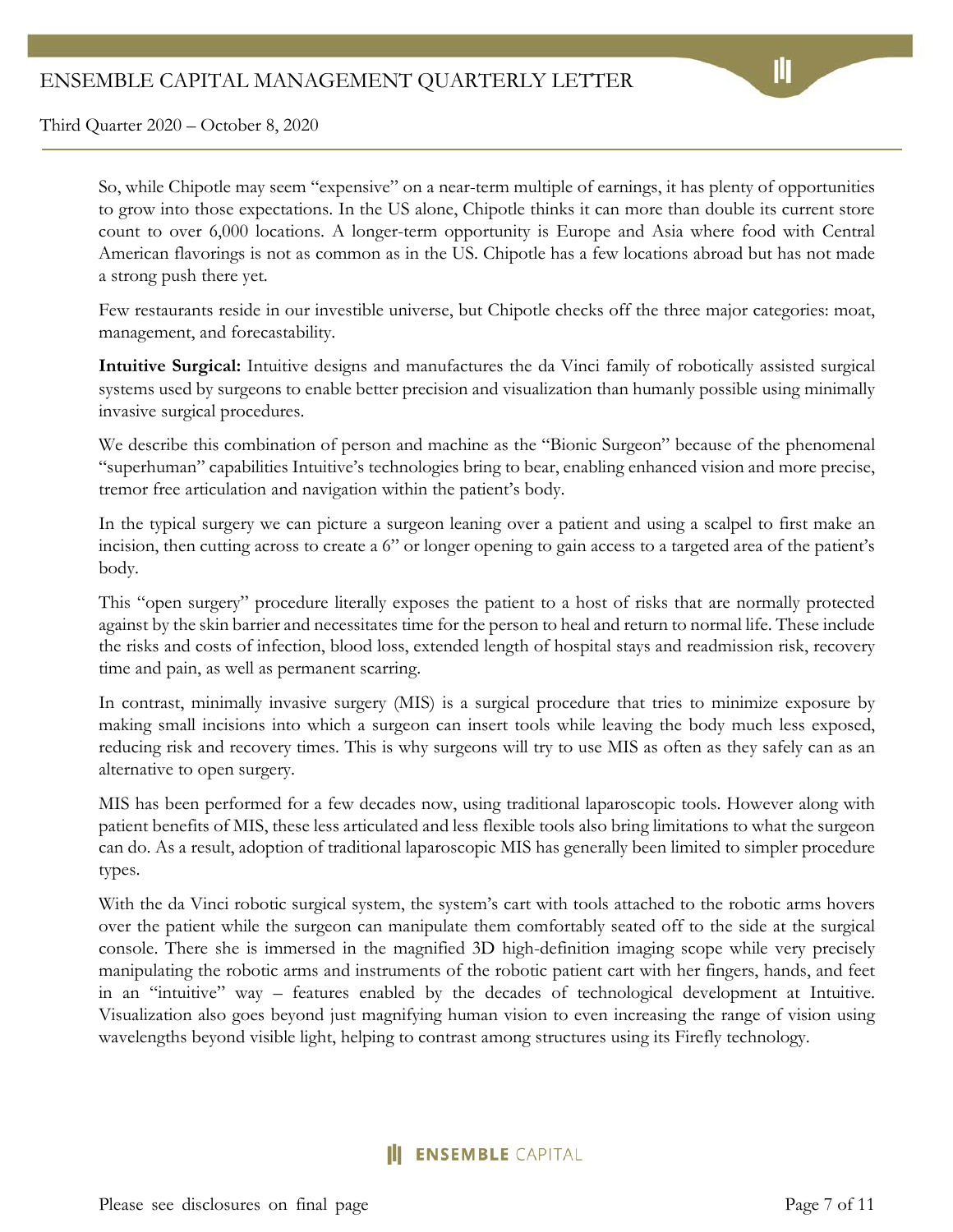The net result of this is that the da Vinci system allows surgeons to take MIS beyond the limitations of traditional laparoscopic tools and really brings it into the realm of more complex surgeries that would typically require open surgery to perform.

The first da Vinci system got FDA approval in 2000 for use in general laparoscopic surgery. It initially found product-market fit in two procedure categories, radical prostatectomy, and malignant hysterectomy, where it enabled these open surgeries to convert to MIS. The adoption was very fast, taking only a decade for open surgery to give way to MIS as the "standard of care." A majority of radical prostatectomy and malignant hysterectomy surgical procedures in the US are now performed on the da Vinci system.

The 4th generation Xi, with its improved features and capabilities, allowed for broader adoption in the general surgical procedure categories, as we've recently seen across hernia, colorectal, and cholecystectomy procedures. As a result, da Vinci procedures scaled from just 30,000 in 2005 to over 1.2 million in 2019 while Intuitive's market cap has gone from \$4 billion to \$80 billion!

The broader application of robotic surgery to general surgery has increased the use of the da Vinci system to a larger number of doctors across more procedure categories.

There are now tens of thousands of surgeons trained and experienced on the da Vinci platform, which is far and away the de facto leader in the soft tissue robotically-assisted surgical market, with new medical school residents trained on da Vinci systems joining the ranks of practicing surgeons every year.

Despite the 1.2 million procedures in 2019, we see this point as only having crossed the tipping point of the adoption curve. Market penetration is still in the mid to low single digit range while the vast majority of surgical procedures remain open surgeries.

One of the most intriguing things we discovered in our research on Intuitive was the relationship it has built with surgeons in the field and their influence on how Intuitive invests in development of new da Vinci systems, capabilities and tools. The adoption of da Vinci has been on a procedure by procedure basis. Intuitive works on incorporating new technologies and learnings from the field that it believes will enhance the safety, utility, and value of the system. As new capabilities are introduced, intrepid, early adopter surgeons will try them in their practices in new procedure categories. When they find a fit, they share feedback with Intuitive and push it to develop the category appropriate tools to widen the systems use for it.

Growing use of advanced instruments and broader procedure adoption are the result of this powerful feedback loop between practitioner, innovator, and adoption, which demonstrates to us the enthusiasm among customers and the win-win nature of Intuitive's shared benefits relationship with them.

Given the magnitude of growth and increasing adoption of da Vinci in the market, competitors have taken note and are busy developing their first-generation systems. Some of these competitors like Johnson & Johnson and Medtronic, are also seeing the traditional laparoscopic tools businesses being impacted in general surgery and are responding from a defensive position.

However, the bar for entry is high given the years of experience surgeons have invested in da Vinci, the decades of development, refinement, and learnings Intuitive has designed into its 4th generation da Vinci

#### **ENSEMBLE** CAPITAL

Please see disclosures on final page Page 8 of 11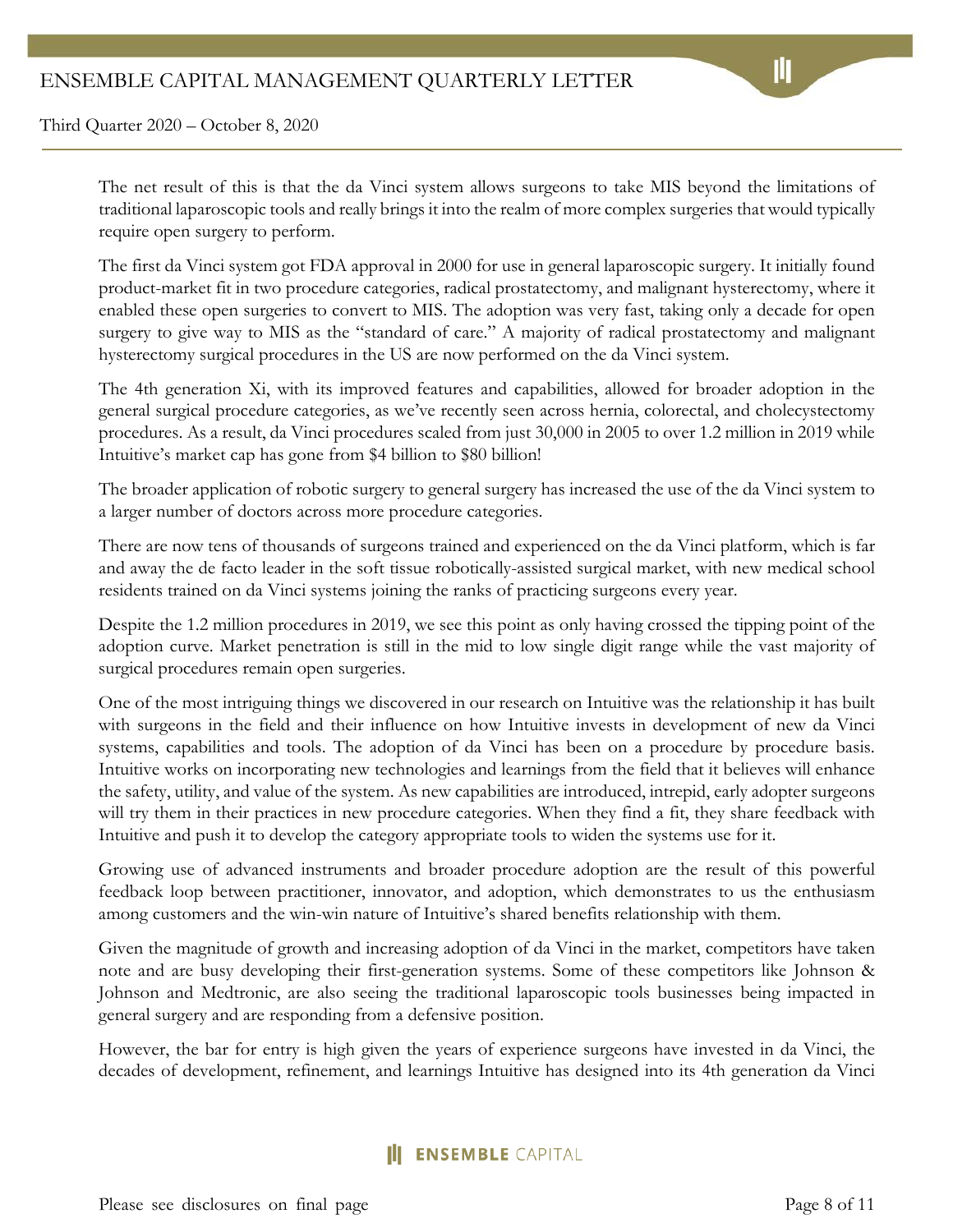system encompassing over 7 million cumulative procedures, the continued innovation and commercialization engine it continues to invest in, and its nearly 6,000 robotic systems installed and supported globally.

In fact, Intuitive has been pressing its advantage with its innovation and commercialization engines as its seen broader market acceptance for its robotic surgical systems. R&D spending has tripled over the past five years (a 24% annualized growth rate) as it views the market being at an early stage of penetration, just as we do.

We believe this management team understands the most important value creation levers they possess, and they are pressing on them appropriately to bring that value creation to fruition. This not only extends its growth runway but also widens its moat vis-à-vis new entrants down the road.

We would be remiss if we did not highlight the powerful culture the team at Intuitive has built at the company around its mission. As CEO Gary Guthart explains it in nearly every quarterly earnings call (this quote from the Q2 2020 call):

"We continue to believe there is a substantial and durable opportunity to fundamentally improve surgery and acute interventions. Our teams continue to work closely with hospitals, physicians and care teams in pursuit of what our customers have termed their quadruple aim: better, more predictable patient outcomes, better experiences for patients, better experiences for their care teams and, ultimately, a lower total cost of care. We believe value creation in surgery and acute care is foundationally human. It flows from respect for and understanding of patients and care teams, their needs and their environment."

This ethos aligns well with <u>our view</u> that the US healthcare industry is on an unsustainable economic path, already capturing nearly 20% of GDP, with per capita spending measuring the highest in the developed world, yet delivering subpar outcomes in life expectancy and quality. So, our focus in this sector is to invest in companies whose mission and economics are aligned with reducing cost and improving outcomes, which we believe Intuitive fits as does our only other portfolio holding in the sector, Masimo.

# **ENSEMBLE** CAPITAL

Please see disclosures on final page Page 9 of 11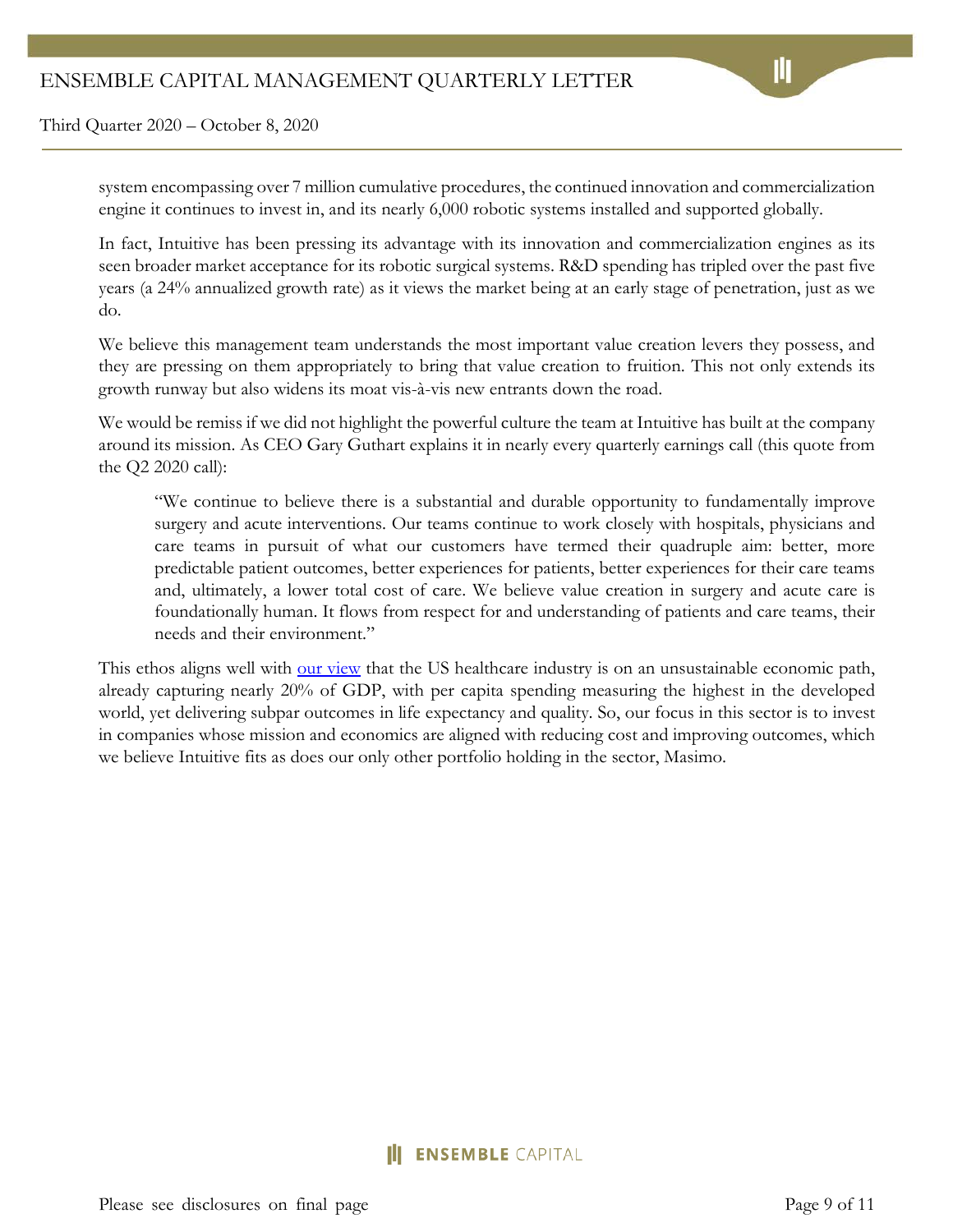#### **Disclosures**

#### 2020 Q3 Contributors and Detractors to Absolute Return Data

| <b>Description</b>          | <b>Symbol</b> | Average<br>Weight | <b>Contribution</b> | <b>Description</b>                    | <b>Symbol</b> | Average<br>Weight | Contribution |
|-----------------------------|---------------|-------------------|---------------------|---------------------------------------|---------------|-------------------|--------------|
| Intuitive Surgical, Inc.    | <b>ISRG</b>   | 6.44%             | $1.55\%$            | Heico Corp. Class-A                   | HEI/A         | 2.83%             | 0.30%        |
| Netflix, Inc.               | <b>NFLX</b>   | 8.60%             | 1.14%               | Landstar Systems, Inc.                | <b>LSTR</b>   | 2.36%             | 0.26%        |
| Mastercard Inc. Class-A     | MA            | 6.21%             | 0.96%               | Masimo Corp.                          | <b>MASI</b>   | 6.17%             | 0.26%        |
| Home Depot, Inc.            | HD            | 8.46%             | 0.94%               | Broadridge Financial Solutions, Inc.  | <b>BR</b>     | $4.90\%$          | 0.25%        |
| Chipotle Mexican Gril, Inc. | CMG           | $3.80\%$          | 0.82%               | <b>First Republic Bank</b>            | <b>FRC</b>    | 7.43%             | 0.25%        |
| NVR, Inc.                   | <b>NVR</b>    | 3.72%             | 0.82%               | Paychex, Inc.                         | <b>PAYX</b>   | 3.66%             | 0.25%        |
| Starbucks Corp.             | <b>SBUX</b>   | 3.66%             | 0.58%               | <b>Fastenal Co.</b>                   | <b>FAST</b>   | 2.24%             | 0.24%        |
| Booking Holdings, Inc.      | <b>BKNG</b>   | 6.62%             | 0.51%               | Alphabet, Inc. Class-A                | <b>GOOGL</b>  | 5.86%             | 0.18%        |
| Nintendo Co LTD             | <b>NTDOY</b>  | 1.92%             | 0.45%               | <b>First American Financial Corp.</b> | <b>FAF</b>    | 3.29%             | 0.18%        |
| <b>Ferrari NV</b>           | <b>RACE</b>   | 5.34%             | 0.40%               | Blackline, Inc.                       | <b>BL</b>     | 1.49%             | 0.12%        |
| Charles Schwab Corp.        | <b>SCHW</b>   | 4.76%             | 0.38%               |                                       |               |                   |              |

**PAST PERFORMANCE IS NOT INDICATIVE OF FUTURE RESULTS.** It should not be assumed that the recommendations made in the future will be profitable or will equal the performance of the securities listed above. The performance information shown above has been calculated using a representative client account managed by the firm in our core equity strategy and represents the securities held for the quarter ended 9/30/2020. Information on the methodology used to calculate the performance information is available upon request. The performance shown in this chart will not equal Ensemble's composite performance due to, among other things, the deduction of fees and expenses from the composite performance and the timing of transactions in Ensemble's clients' accounts.

#### ADDITIONAL IMPORTANT DISCLOSURES

Ensemble Capital is an SEC registered investment adviser; however, this does not imply any level of skill or training and no inference of such should be made. This content is being provided for informational purposes only. The opinions referenced herein are as of the date of publication and are subject to change without notice and due to changes in the market or economic conditions may not necessarily come to pass. Nothing contained herein should be construed as a comprehensive statement of the matters discussed, considered investment, financial, legal, or tax advice, or a recommendation to buy or sell any securities, and no investment decision should be made based solely on any information provided herein. Ensemble Capital does not become a fiduciary to any reader or other person or entity by the person's use of or access to the material. The reader assumes the responsibility of evaluating the merits and risks associated with the use of any information or other content and for any decisions based on such content.

All investments in securities carry risks, including the risk of losing one's entire investment. Investing in stocks, bonds, exchange traded funds, mutual funds, and money market funds involve risk of loss. Different types of investments involve varying degrees of risk, and there can be no assurance that any specific investment will be profitable or suitable for a particular investor's financial situation or risk tolerance. Some securities rely on leverage which accentuates gains & losses. Foreign investing involves greater volatility and political, economic and currency risks and differences in accounting methods. Future investments will be made under different economic and market conditions than those that prevailed during past periods. Past performance of an individual security is no guarantee of future results. Past performance of Ensemble Capital client investment accounts is no guarantee of future results. In addition, there is no

# **II ENSEMBLE** CAPITAL

Please see disclosures on final page Page 10 of 11